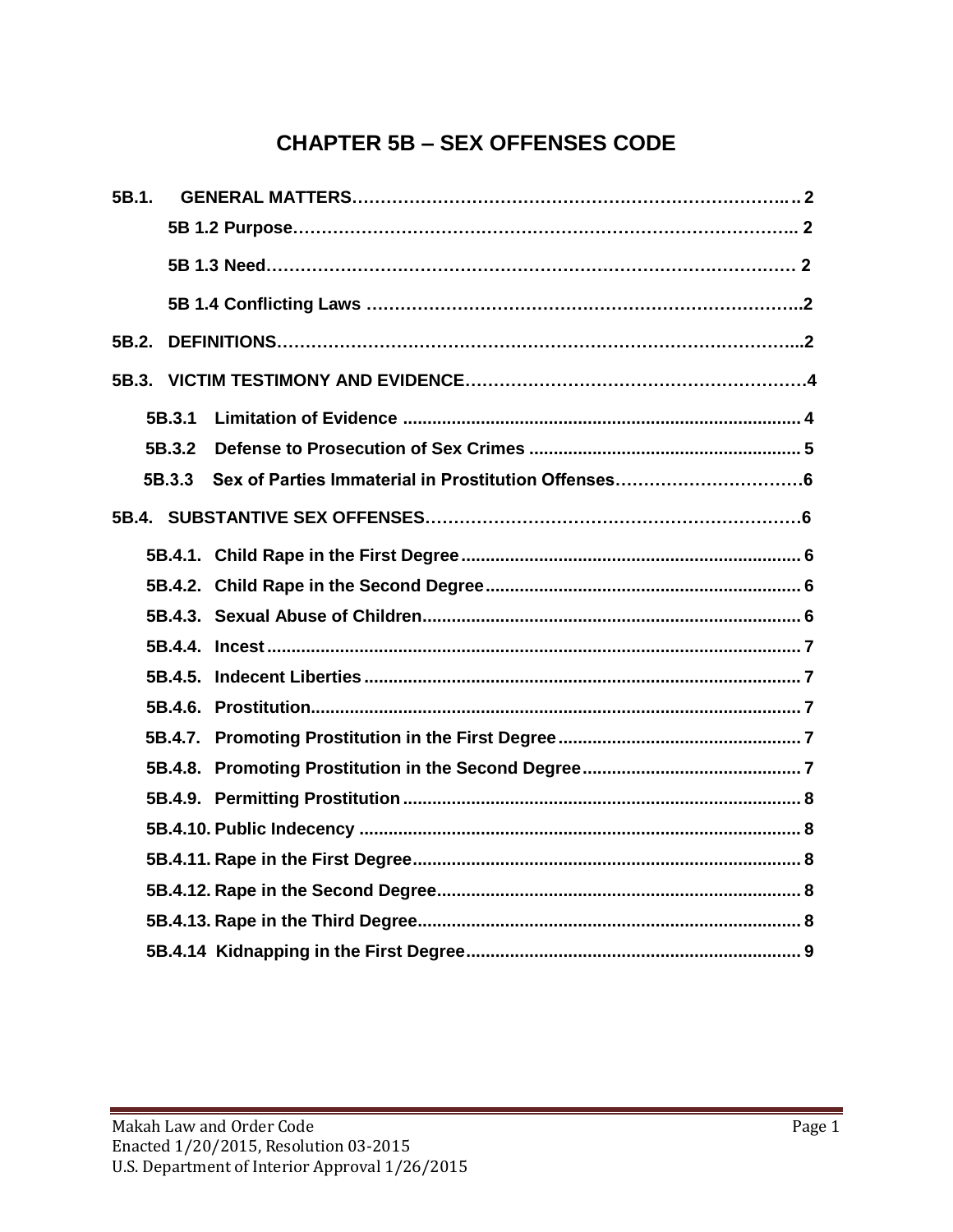#### **5B.1 - GENERAL MATTERS**

#### **5B.1.1 Purpose**

The intent of this Chapter is to: 1) assist in protecting the community from sexual assault, abuse, and stalking, especially when such acts victimize our children, elders, families, and other vulnerable individuals; 2) provide offenders and their families with a resource for accountability, penance, and restitution for their harmful acts; 3) promote healing for individuals, families, families, and the community affected by these offenses, including appropriate rehabilitative treatment for offenders; and 4) protect the community from sex offenders and sexual predators.

#### **5B.1.2 Need**

This Chapter is necessary for the preservation of the public peace, health, safety, and the tribal family. The Tribe recognizes that incidents of sexual abuse, sexual exploitation and stalking ordinarily foster trauma in other aspects of the lives of victims, thereby disabling and delaying victims from reporting offenses.

#### **5B.1.3 Conflicting Laws and Incorporation of Title 5 Provisions**

Where there is conflict between this Chapter and any prior enacted provision in code, ordinance, or resolution, this Chapter will control. Any provisions in Title 5 that are not in conflict with this Chapter are incorporated by reference herein, including but not limited to §5.1.6, Violation of Federal or State Law.

### **5B.2 - DEFINITIONS**

The definitions below shall apply to this Chapter only.

- (1) "Abduct" means to willfully restrain a person by either secreting or holding the person in a place where he is not likely to be found, or by use of threat to use deadly force.
- (2) "Consent" means that at the time of the act of sexual intercourse there are actual words or conduct indicating freely given agreement to have sexual intercourse and that the person indicating agreement has legal capacity to consent.
- (3) "Forcible compulsion" means physical force that overcomes resistance, or a threat, express or implied, that places a person in fear of death or physical injury to herself or himself or another person, or in fear that she or he or another person will be subject to a crime.
- (4) "Married" means one who is legally married to another.
- (5) "Mentally incapacitated" is a condition existing at the time of the crime that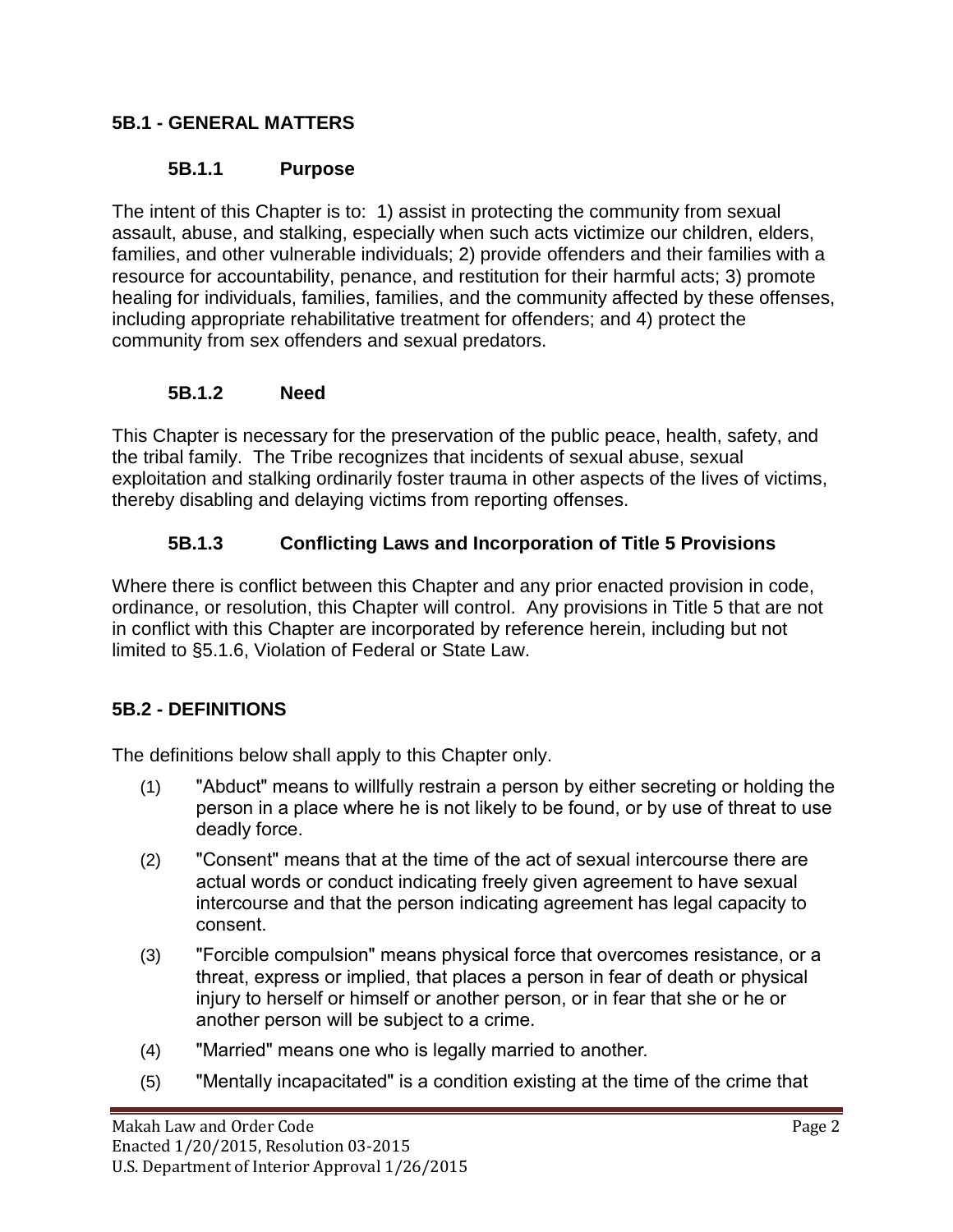prevents a person from understanding the nature or consequences of the act of sexual intercourse or contact, whether that condition is produced by illness, defect, the influence of an intoxicating substance, with or without the mentally incapacitated person's consent, or from some other cause occurring with or without the mentally incapacitated person's consent.

- (6) "Physically or bodily helpless" means a person who is unconscious or for any other reason is physically unable to communicate unwillingness to an act.
- (7) "Restrain" means to restrict a person's movements without legal authority in a manner which interferes substantially with his liberty.
- (8) "Sexual conduct" means actual or simulated:
	- (a) Sexual intercourse, whether between persons of the same or opposite sex;
	- (b) Penetration of the vagina or rectum by any object, except when done as part of a recognized medical procedure;
	- (c) Bestiality;
	- (d) Masturbation, including but not limited to stroking or touching of either female or male sexual organs, including breasts and penis;
	- (e) Sadomasochistic abuse;
	- (f) Lewd exhibition of the genitals, breasts, pubic or rectal area of any person; or
	- (g) Defecation or urination for the purpose of the sexual stimulation of the viewer.
- (9) "Simulated" means any depicting of the genitals or pubic or rectal area that gives the appearance of sexual conduct or incipient sexual conduct.
- (10) "Visual medium" means:
	- (a) Any film, photograph, videotape, negative, slide, or photographic reproduction that contains or incorporates in any manner any film, photograph, videotape, negative, or slide; or
	- (b) Any disk, diskette, or other physical medium that allows an image to be displayed on a computer or other video screen and any image transmitted to a computer or other video screen by telephone line, cable, satellite, transmission, or other method.
- (11) "Sexual contact" means any touching, either directly or through the clothing, of the genitalia, anus, groin, breast, inner thigh, or buttocks of any person with intent to abuse, humiliate, harass, degrade, or arouse or gratify either party or a third party.
- (12) "Sexual intercourse" has its ordinary meaning and occurs upon any penetration, however slight, of the vagina or anus by an object, or any part of the body, when committed on one person by another, whether such persons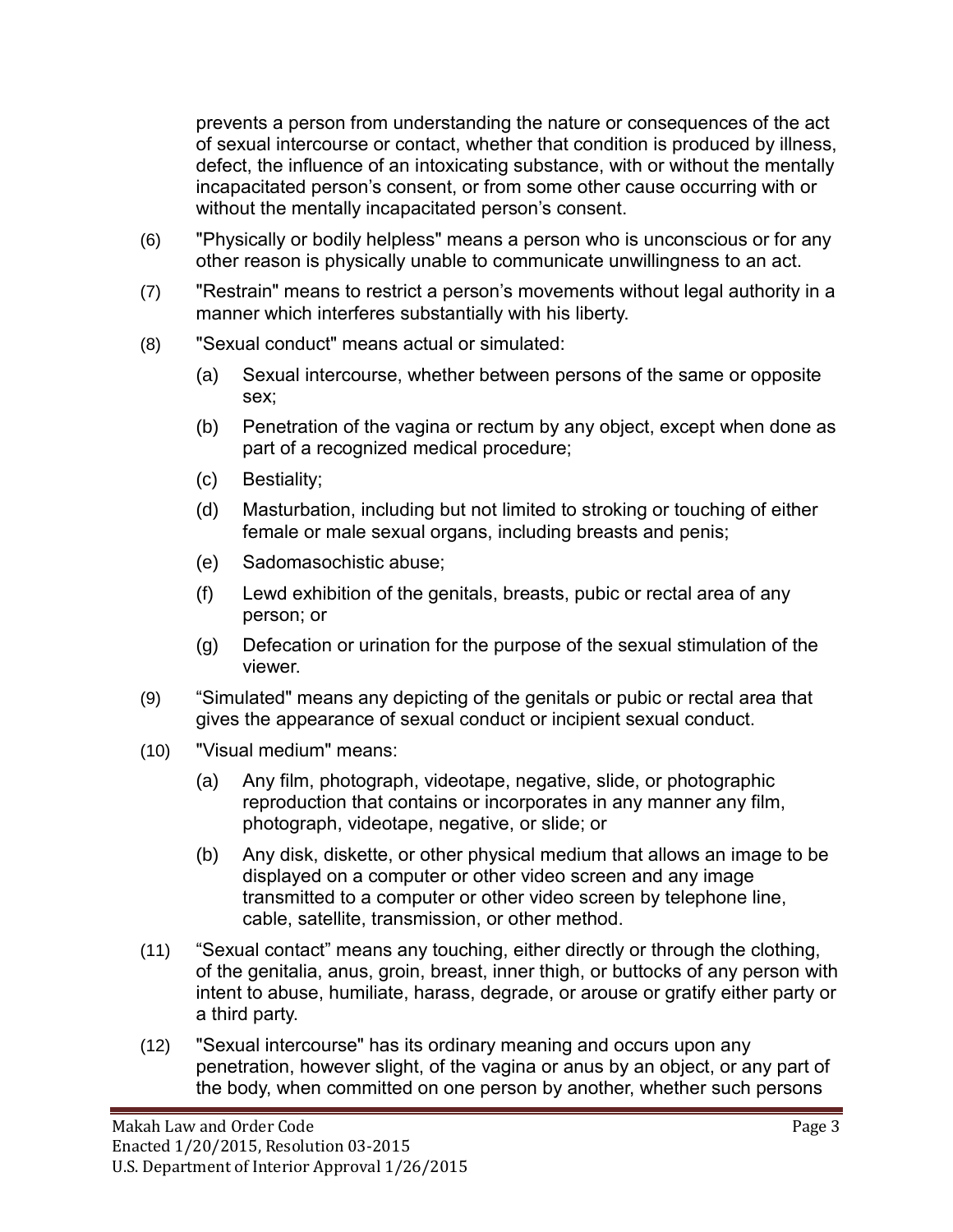are of the same or opposite sex, except when such penetration is accomplished for medically recognized treatment or diagnostic purposes, and also means any act of sexual contact between persons involving the sex organs of one person and the mouth or anus of another whether such persons are of the same or opposite sex.

- (13) "Advances prostitution". A person "advances prostitution" if, acting other than as a prostitute or as a customer thereof, he causes or aids a person to commit or engage in prostitution, procures or solicits customers for prostitution, provides persons or premises for prostitution purposes, operates or assists in the operation of a house of prostitution or a prostitution enterprise, or engages in any other conduct designed to institute, aid, or facilitate an act or enterprise of prostitution.
- (14) "Profits from prostitution". A person "profits from prostitution" if, acting other than as a prostitute receiving compensation for personally rendered prostitution services, he accepts or receives money or other property pursuant to an agreement or understanding with any person whereby he participates or is to participate in the proceeds of prostitution activity.

# <span id="page-3-0"></span>**5B.3 - VICTIM TESTIMONY AND EVIDENCE**

#### **5B.3.1 Limitation of Evidence of Past Sexual Behavior; Procedure for Admission**

- (1) In order to convict a person of any crime defined in this Chapter it shall not be necessary that the testimony of the alleged victim be corroborated.
- (2) Evidence of the victim's past sexual behavior including but not limited to the victim's marital history, divorce history, or general reputation for promiscuity, non-chastity, or sexual mores contrary to community standards is inadmissible on the issue of credibility and is inadmissible to prove the victim's consent except as provided in subsection (3); provided, however, when the perpetrator and the victim have engaged in sexual intercourse with each other in the past, and when the past behavior is material to the issue of consent, evidence concerning the past behavior between the perpetrator and the victim may be admissible on the issue of consent to the crime.
- (3) In any prosecution for the crime of rape or for an attempt to commit, or an assault with an intent to commit any such crime, evidence of the victim's past sexual behavior, including but not limited to, the victim's marital behavior, divorce history, or general reputation for promiscuity, non-chastity, or sexual mores contrary to community standards is not admissible if offered to attack the credibility of the victim. Such evidence may be admissible on the issue of consent only pursuant to the following procedure:
	- (a) A written pretrial motion shall be made by the defendant to the court and prosecutor stating that the defense has an offer of proof of the relevancy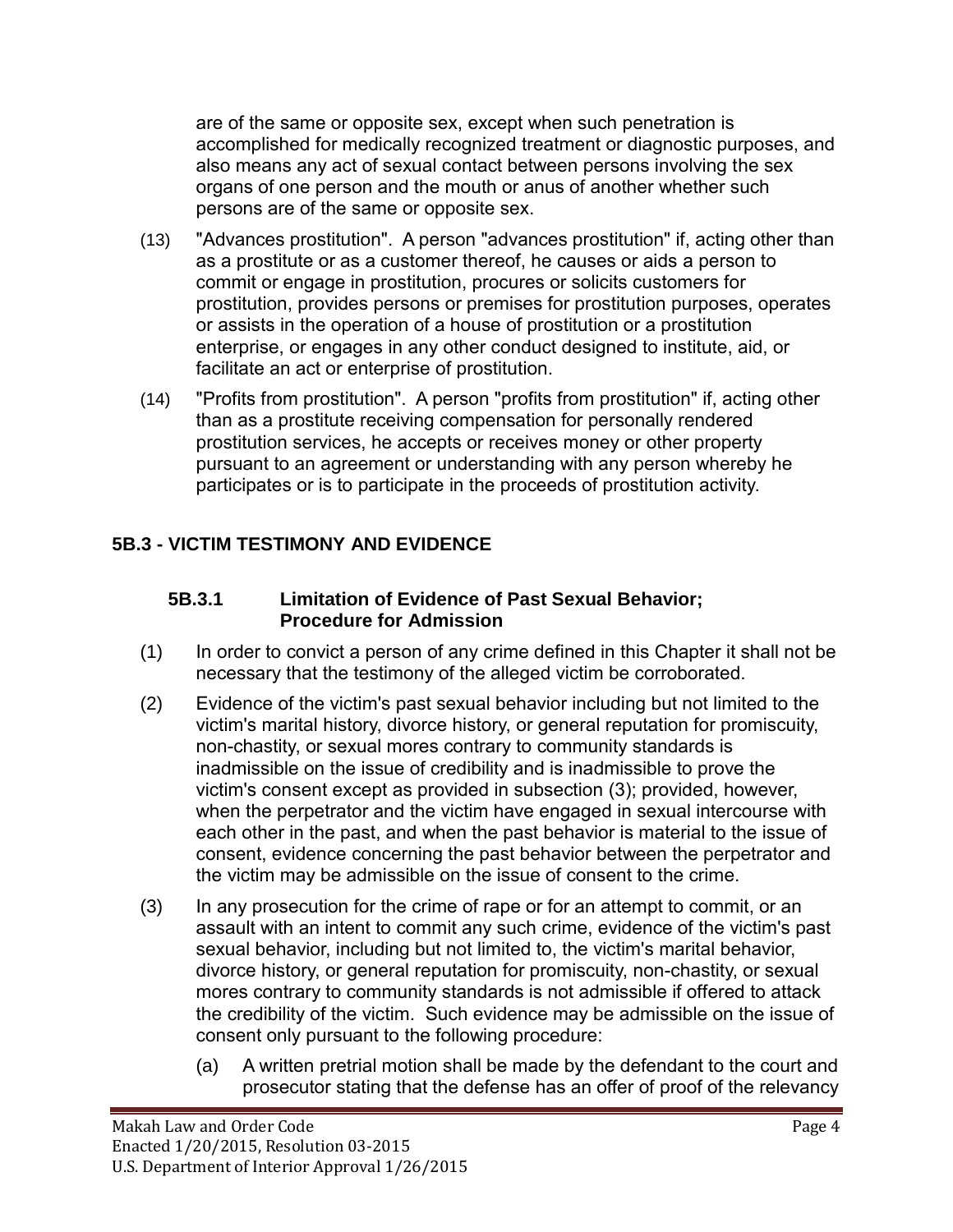of evidence of the past sexual behavior of the victim proposed to be presented and its relevancy on the issue of the consent of the victim;

- (b) The written motion shall be accompanied by an affidavit or affidavits in which the offer of proof shall be stated;
- (c) If the court finds that the offer of proof is sufficient, the court shall order a hearing out of the presence of the jury, if any, and the hearing shall be closed except to the necessary witnesses, the defendant, counsel, and those who have a direct interest in the case or in the work of the court;
- (d) At the conclusion of the hearing, if the court finds that the evidence proposed to be offered by the defendant regarding the past sexual behavior of the victim is relevant to the issue of the victim's consent; is not inadmissible because its corroborative value is substantially outweighed by the probability that its admission will create a substantial danger of undue prejudice; and that its exclusion would result in denial of substantial justice to the defendant; the court shall issue an order stating what evidence may be introduced by the defendant, that order may include the nature of the questions to be permitted. The defendant may then offer evidence pursuant to the order of the court.
- (4) Nothing in this Section shall be construed to prohibit cross-examination of the victim on the issue of past sexual behavior when the prosecution presents evidence in its case in chief tending to prove the nature of the victim's past sexual behavior, but the court shall require a hearing pursuant to subsection (3) concerning presentation and admission of such evidence.
- (5) A statement made by a child under the age of 10 describing any act of sexual contact performed with or on the child by another, not otherwise admissible by statute or court rule, is admissible in evidence under this Section, if the court finds, in a hearing conducted outside the presence of a jury, that the time, content, and circumstances of the statement provide sufficient indicia of reliability, and the child either (i)testifies at the proceedings, or (ii)is unavailable as a witness; provided, however, that when the child is unavailable as a witness, such statement may be admitted only if there is corroborative evidence of the act.

### **5B.3.2 Defense to Prosecution of Sex Crimes**

- <span id="page-4-0"></span>(1) In prosecution of any offense within this Chapter in which lack of consent is based solely upon the victim's being bodily helpless, it is a defense, which the defendant must prove by a preponderance of the evidence, that at the time of the crime, the defendant reasonably believed that the victim was not mentally incapacitated and/or bodily helpless.
- (2) In any prosecution of any offense within this Chapter in which the crime or degree of the crime depends on the victim's age, it is no defense that the defendant merely believed the victim to be older. It is a defense, which the defendant must prove by a preponderance of the evidence, that at the time of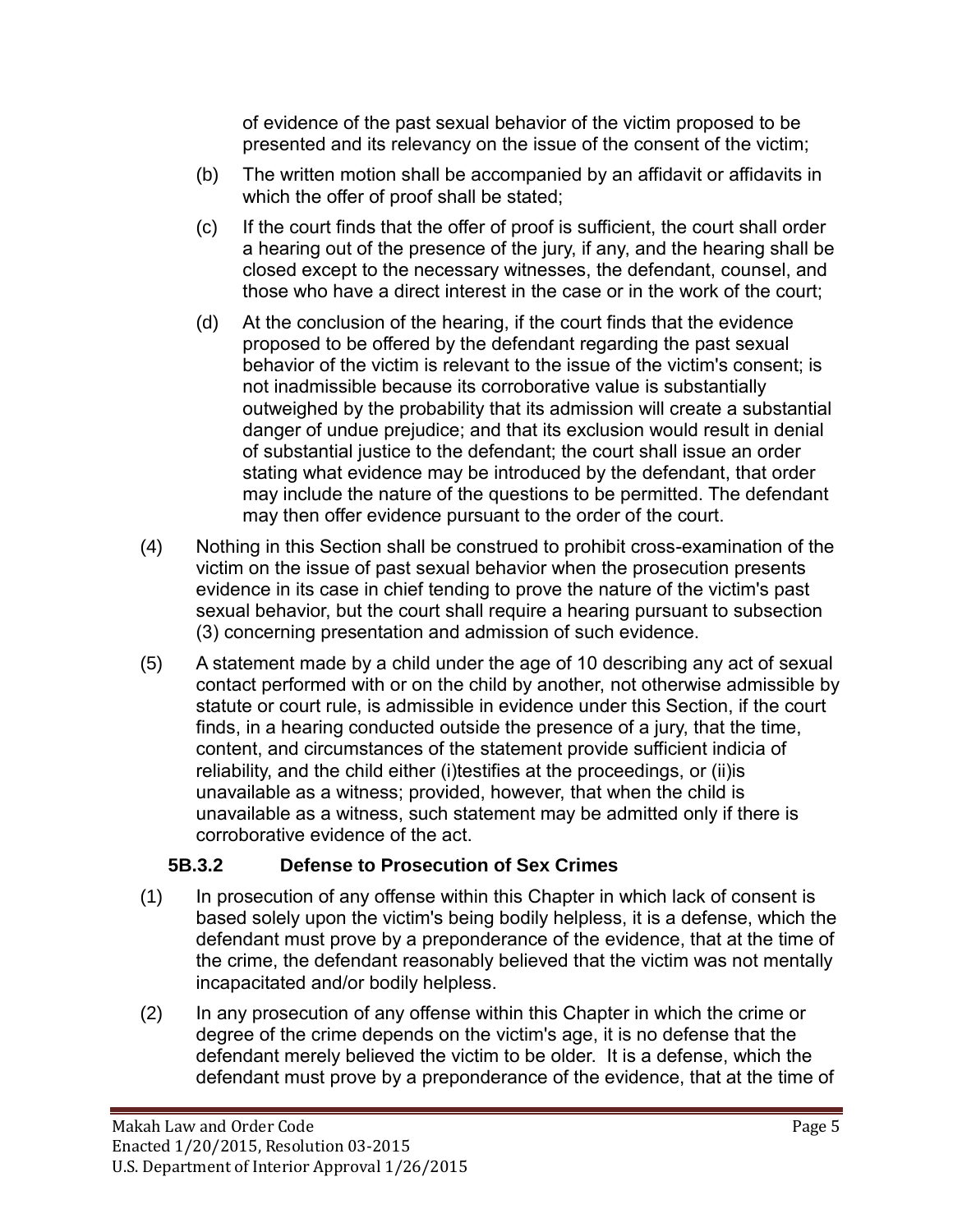the crime, the defendant reasonably believed the alleged victim to be older based upon the alleged victim's declaration of age.

#### **5B.3.3 Sex of Parties Immaterial in Prostitution Offenses – No Defense**

In any prosecution for prostitution, the sex of the two parties or prospective parties to the sexual conduct engaged in, contemplated, or solicited is immaterial, and it is not defense that:

- (1) Such persons were of the same sex; or
- (2) The person who received, agreed to receive, or solicited a fee was a male and the person who paid or agreed or offered to pay such fee was female.

# **5B.4 - SUBSTANTIVE SEX OFFENSES**

### **5B.4.1 Child Rape in the First Degree**

<span id="page-5-0"></span>A person is guilty of Child Rape in the First Degree when the person engages in sexual abuse of a child with another person who is less than 12 years old.

Forcible compulsion or the ability to consent are not necessary elements to child rape in the first degree.

Child Rape in the First Degree is a Class AA offense.

### **5B.4.2 Child Rape in the Second Degree**

<span id="page-5-1"></span>A person is guilty of Child Rape in the Second Degree when such person engages in sexual abuse of a child with another person who is 12 years of age or older, but less than 16 years old.

Child Rape in the Second degree is a Class AA offense.

# **5B.4.3 Sexual Abuse of Children**

<span id="page-5-2"></span>A person is guilty of Sexual Abuse of Children if he knowingly:

- (1) Employs, uses, or permits the employment or use of a child in an exhibition of sexual conduct, actual or simulated;
- (2) Photographs, films, videotapes, or records a child engaging in sexual conduct, actual or simulated;
- (3) Persuades, entices, counsels, or procures a child to engage in sexual conduct, actual or simulated;
- (4) Processes, develops, prints, publishes, transports, distributes, sells, possesses with intent to sell, exhibits, or advertises material consisting of or including a photograph, photographic negative, undeveloped film, videotape, or recording representing a child engaging in sexual conduct, actual or simulated; or
- (5) Finances any of the activities described in this Section, knowing that the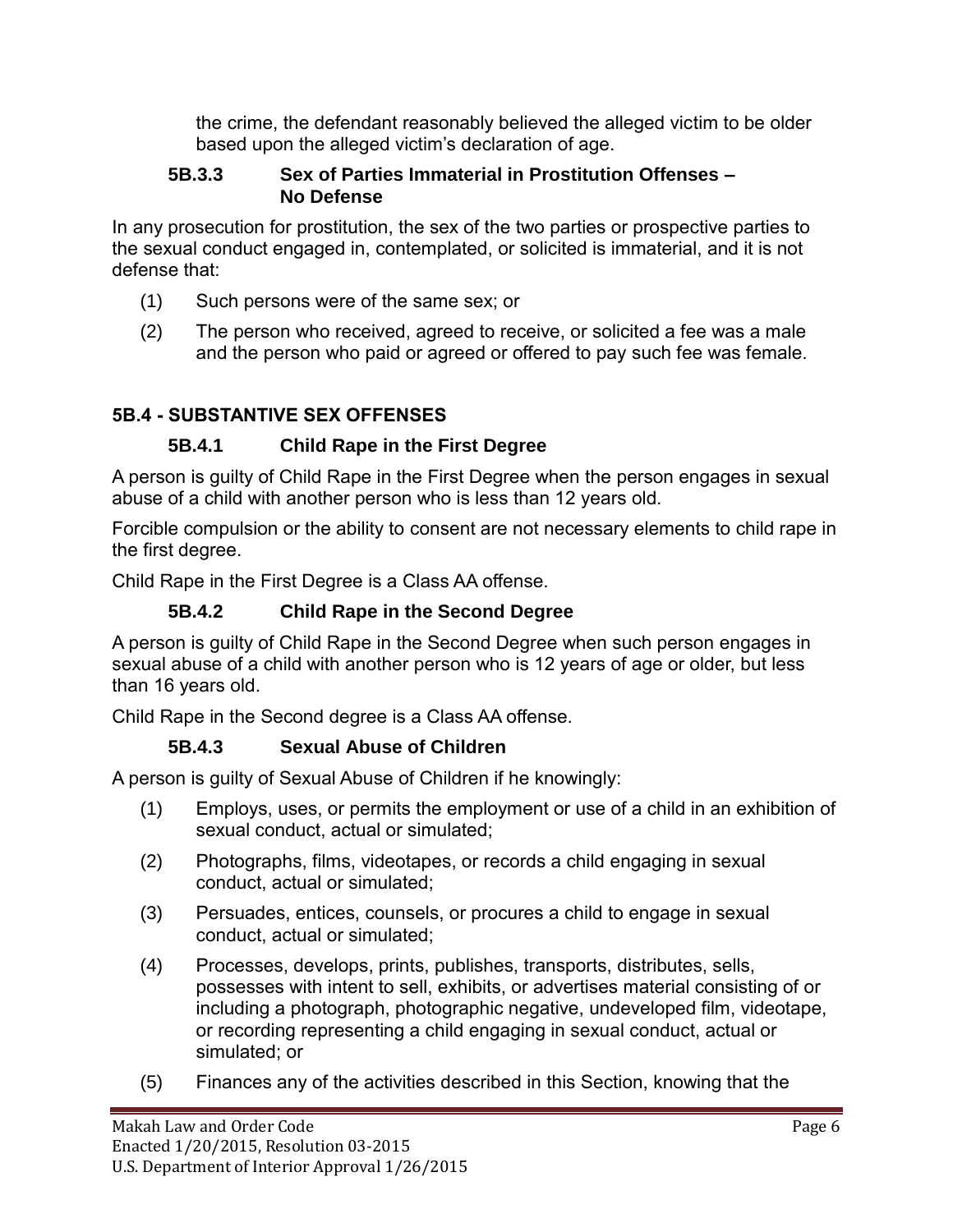activity is of the nature described in this Section.

(6) For purposes of this Section, "child" means any person less than 16 years old.

<span id="page-6-0"></span>Sexual Abuse of Children is a Class AA offense.

### **5B.4.4 Incest**

- (1) A person is guilty of incest if he engages in sexual intercourse with a person whom he knows to be related to him, legitimately or illegitimately, as an ancestor, descendant, or sibling of either whole or half blood.
- (2) As used in this Section, "descendant" includes stepchildren and adopted children under the age of 18 years.

Incest is a Class AA offense.

### **5B.4.5 Indecent Liberties**

<span id="page-6-1"></span>A person is guilty of indecent liberties when he knowingly causes another person who is not his spouse to have sexual contact with him or another:

- (1) By forcible compulsion; or
- (2) When the other person is less than 16 years of age; or
- (3) When the other person is incapable of consent by reason of being mentally incapacitated or physically helpless.

Indecent Liberties is a Class A offense.

### **5B.4.6 Prostitution**

<span id="page-6-2"></span>A person is guilty of prostitution if such person engages or agrees or offers to engage in sexual conduct with another person in return for a fee.

Prostitution is a Class B offense.

### **5B.4.7 Promoting Prostitution in the First Degree**

<span id="page-6-3"></span>A person is guilty of promoting prostitution in the first degree if he knowingly:

- (1) Advances prostitution by compelling a person by threat or force to engage in prostitution or profits from prostitution or profits from prostitution that results from such threat or force; or
- (2) Advances or profits from prostitution of a person less than 18 years old.

Promoting prostitution in the first degree is a Class AA offense.

# **5B.4.8 Promoting Prostitution in the Second Degree**

<span id="page-6-4"></span>A person is guilty of promoting prostitution in the second degree if he knowingly:

- (1) Profits from prostitution; or
- (2) Advances prostitution.

### Promoting prostitution in the second degree is a Class AA offense.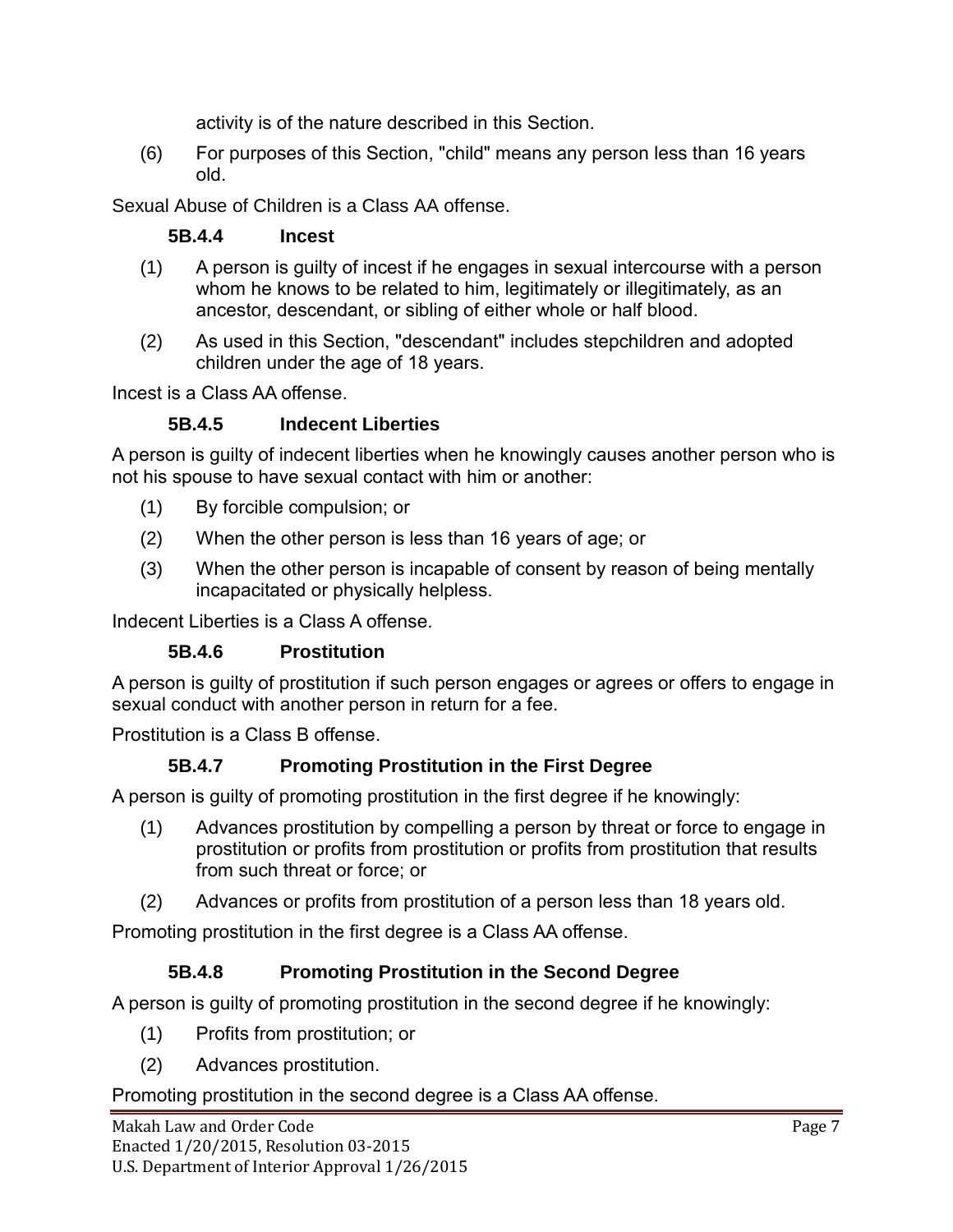# **5B.4.9 Permitting Prostitution**

<span id="page-7-0"></span>A person is guilty of permitting prostitution if having possession or control of premises that he knows are being used for prostitution purposes, he fails without lawful excuse to make reasonable effort to halt or abate such use.

Permitting prostitution is a Class B offense.

### **5B.4.10 Public Indecency**

<span id="page-7-1"></span>A person is guilty of public indecency if he makes any open and obscene exposure of his person, or the person of another, knowing that such conduct is likely to cause reasonable affront or alarm.

Public indecency is a Class B offense unless such person exposes himself to a person under the age of 16 years, in which case public indecency is a Class A offense.

### **5B.4.11 Rape in the First Degree**

<span id="page-7-2"></span>A person is guilty of rape in the first degree when such person engages in sexual intercourse with another person by forcible compulsion where the perpetrator or an accessory:

- (1) Uses or threatens to use a deadly weapon; or
- (2) Kidnaps the victim; or
- (3) Inflicts serious bodily injury; or
- (4) Feloniously enters into the building or vehicle where the victim is situated.

Rape in the first degree is a Class AA offense.

### **5B.4.12 Rape in the Second Degree**

<span id="page-7-3"></span>A person is guilty of rape in the second degree when, under circumstances not constituting rape in the first degree, the person engages in sexual conduct with another person:

- (1) By forcible compulsion; or
- (2) When the victim is incapable of consent by reason of being bodily helpless or mentally incapacitated.

Rape in the second degree is a Class AA offense.

### **5B.4.13 Rape in the Third Degree**

<span id="page-7-4"></span>A person is guilty of rape in the third degree when, under circumstances not constituting rape in the first or second degrees, such person engages in sexual conduct with another person:

(1) Where the victim did not consent to sexual conduct with the perpetrator, as defined in this Chapter, and such lack of consent was clearly expressed by the victim's words or conduct; or